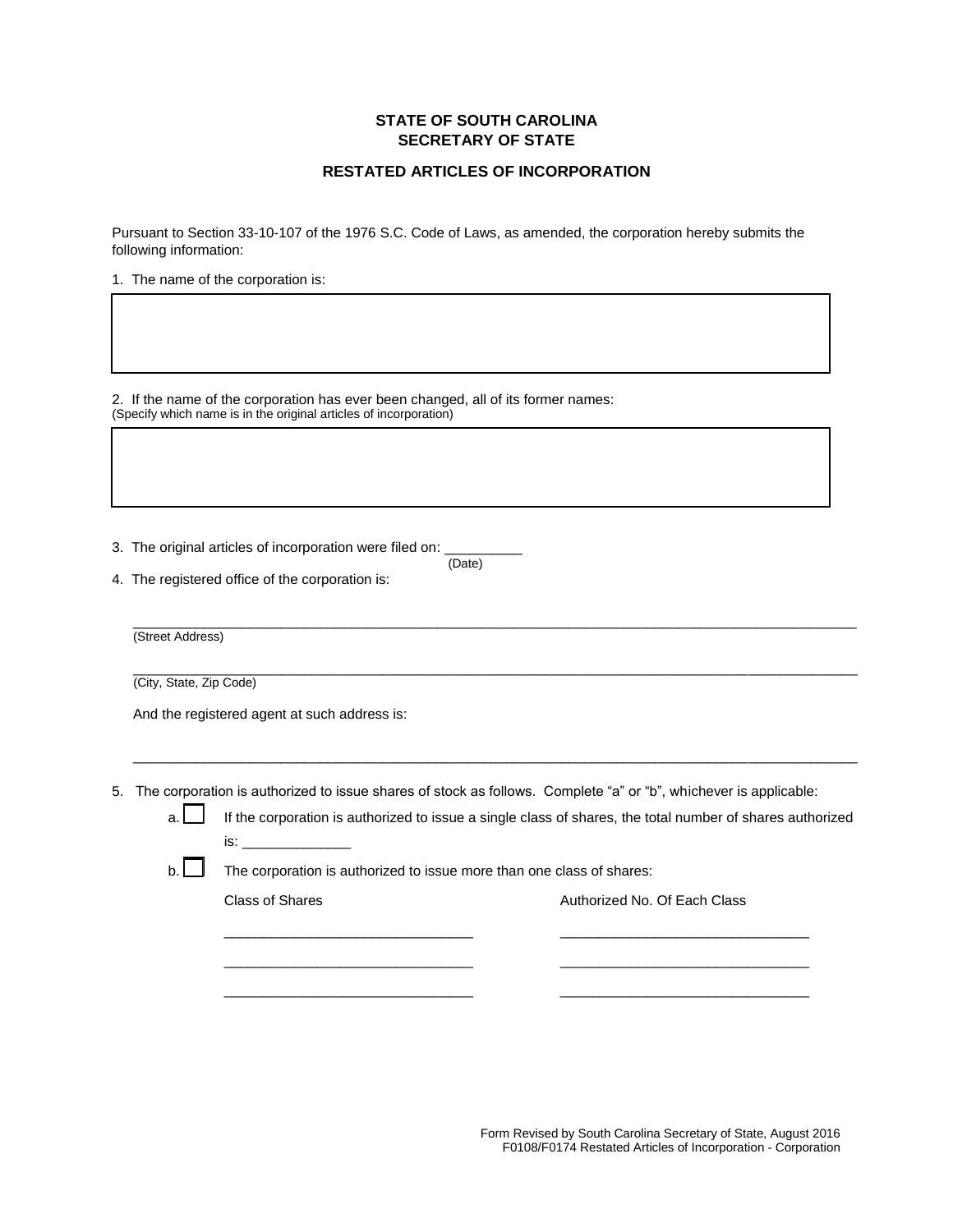Name of Corporation

The relative right, preference, and limitations of the shares of each class, and of each series within a class, are as follows:

- 6. The optional provisions which the corporation elects to include in the articles of incorporation are as follows (see the applicable provisions of Sections 33-2-101, 35-2-105, and 35-2-221 of the 1976 S.C. Code of Laws, as amended):
- 7. Unless a delayed effective date is specified, this application will be effective upon acceptance for filing by the Secretary of State [See Section 33-1-230(b) of the 1976 S.C. Code of Laws, as amended]

## **CERTIFICATE Accompanying the Restated Articles of Incorporation**

Check either A or B, whichever is applicable, and if B applies, complete the additional information requested:

 $\overline{\phantom{a}}$ 

A. The attached restated articles of incorporation do not contain any amendments to the corporation's articles of incorporation and have been duly approved by the corporation's board of directors as authorized by Section 33-10-107(a) of the 1976 S.C. Code of Laws, as amended.

- B. The attached restated articles of incorporation contain one or more amendments to the corporation's articles of incorporation. Pursuant to Section 33-10-107(d)(2) also, the following information concerning the amendment(s) is also hereby submitted.
- 1. On \_\_\_\_\_\_\_\_\_\_ the corporation adopted the following amendment(s) to its articles of incorporation:

(Type or Attach the Complete Text of Each Amendment)

2. The manner, if not set forth in the amendment(s), in which any exchange, reclassification, or cancellation of issued shares provided for in the amendment shall be effected, is as follows (if not applicable, insert "not applicable" or "NA"):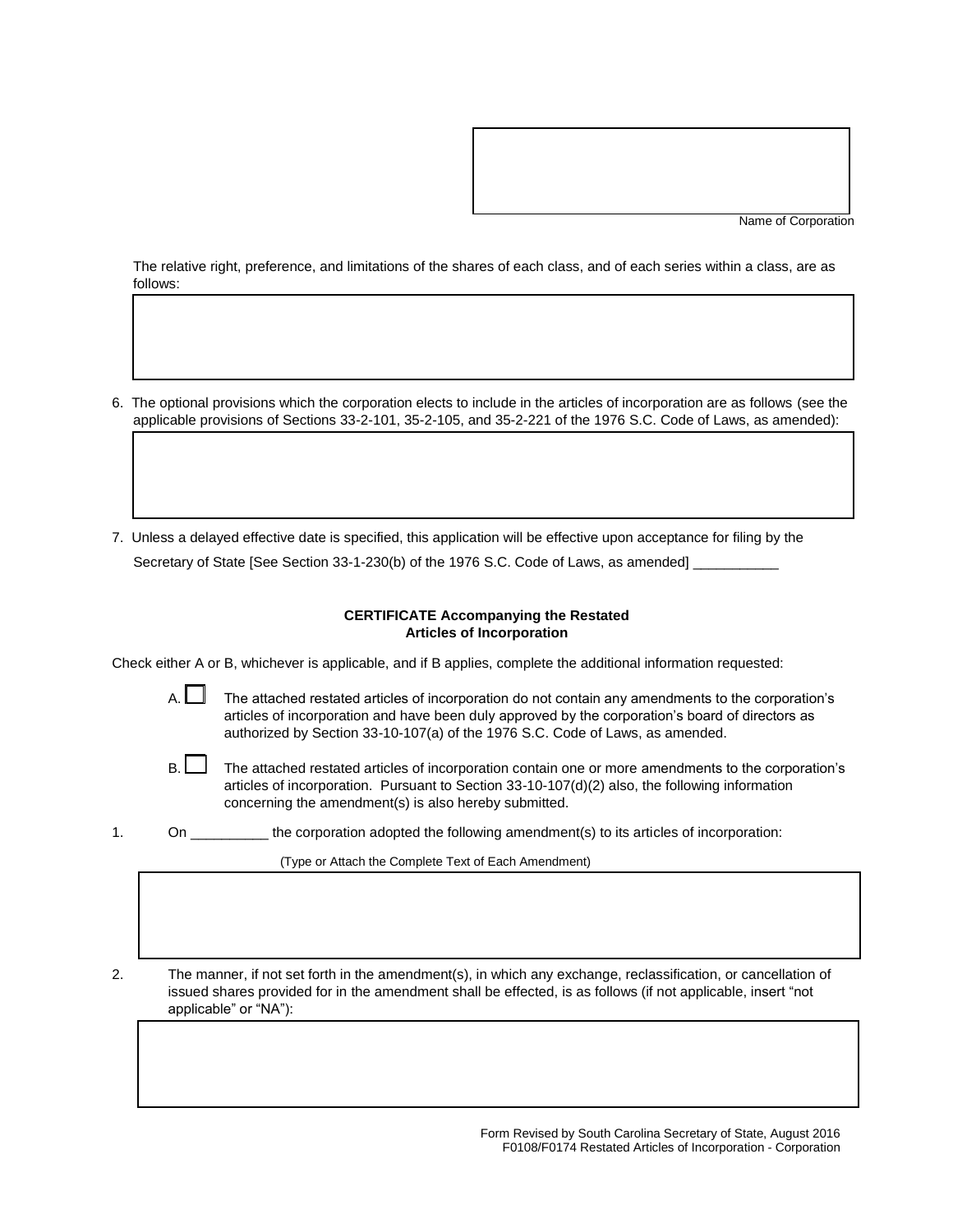

Name of Corporation

3. Complete either "a" or "b", whichever is applicable.

 $a.$  Amendment(s) adopted by shareholder action.

At the date of adoption of the amendment(s), the number of outstanding shares of each voting group entitled to vote separately on the amendment(s), and vote of such shares was:

| Voting<br>Group | Number of<br>Outstanding | Number of Votes<br>Entitled to be Cast | Number of Votes<br>Represented at | Number of<br>Undisputed Shares* Voted |                   |  |
|-----------------|--------------------------|----------------------------------------|-----------------------------------|---------------------------------------|-------------------|--|
|                 | <b>Shares</b>            |                                        | the Meeting                       | For                                   | $-OR-$<br>Against |  |
|                 |                          |                                        |                                   |                                       |                   |  |
|                 |                          |                                        |                                   |                                       |                   |  |

Note: Pursuant to Section 33-10-106(6)(1), the corporation can alternatively state the total number of undisputed shares cast for the amendment by each voting group together with a statement that the number of votes cast for the amendment by each voting group was sufficient for approval by that voting group.

b.  $\Box$  Amendment(s) was duly adopted by unanimous action or board of directors with shareholders approval pursuant to Sections 33-6-102(d), 33-10-102 and 33-10-105 of the 1976 S.C. Code of Laws, as amended and shareholder action was not required.

Name of Corporation

Date

 $\overline{a}$  , and the state of the state of the state of the state of the state of the state of the state of the state of the state of the state of the state of the state of the state of the state of the state of the state o (Signature)

 $\overline{a}$  , and the state of the state of the state of the state of the state of the state of the state of the state of the state of the state of the state of the state of the state of the state of the state of the state o (Type or Print Name)

 $\overline{a}$  , and the state of the state of the state of the state of the state of the state of the state of the state of the state of the state of the state of the state of the state of the state of the state of the state o (Office)